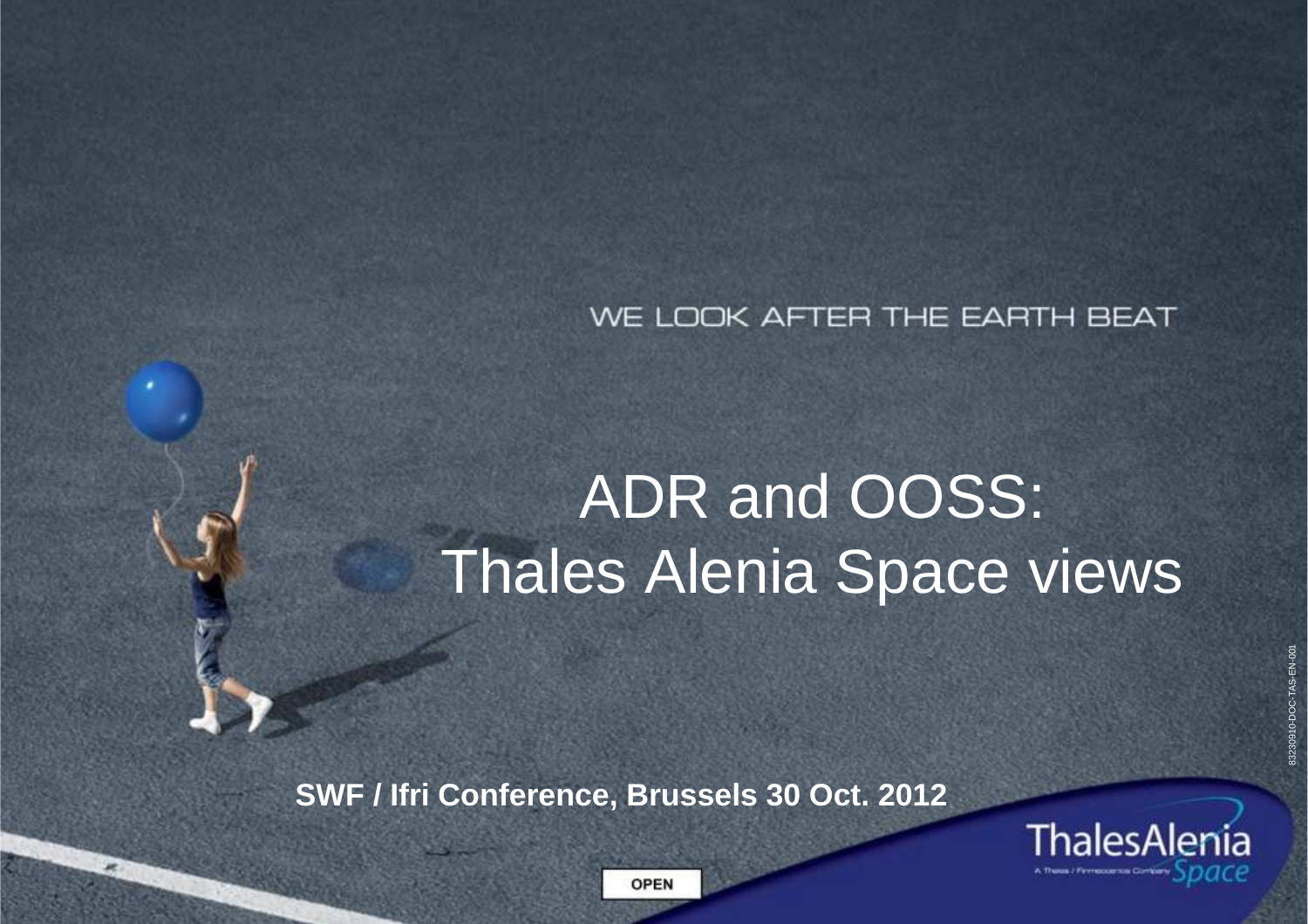

## **ADR and OOSS in a nutshell**

### **Active Debris Removal**

- ADR systems and technologies, way forward
- **Thales Alenia Space involvement and expertise**

# **The On-Orbit Satellite Servicing**

- OOSS as "game-changing innovation"
- **Thales Alenia Space involvement and expertise**



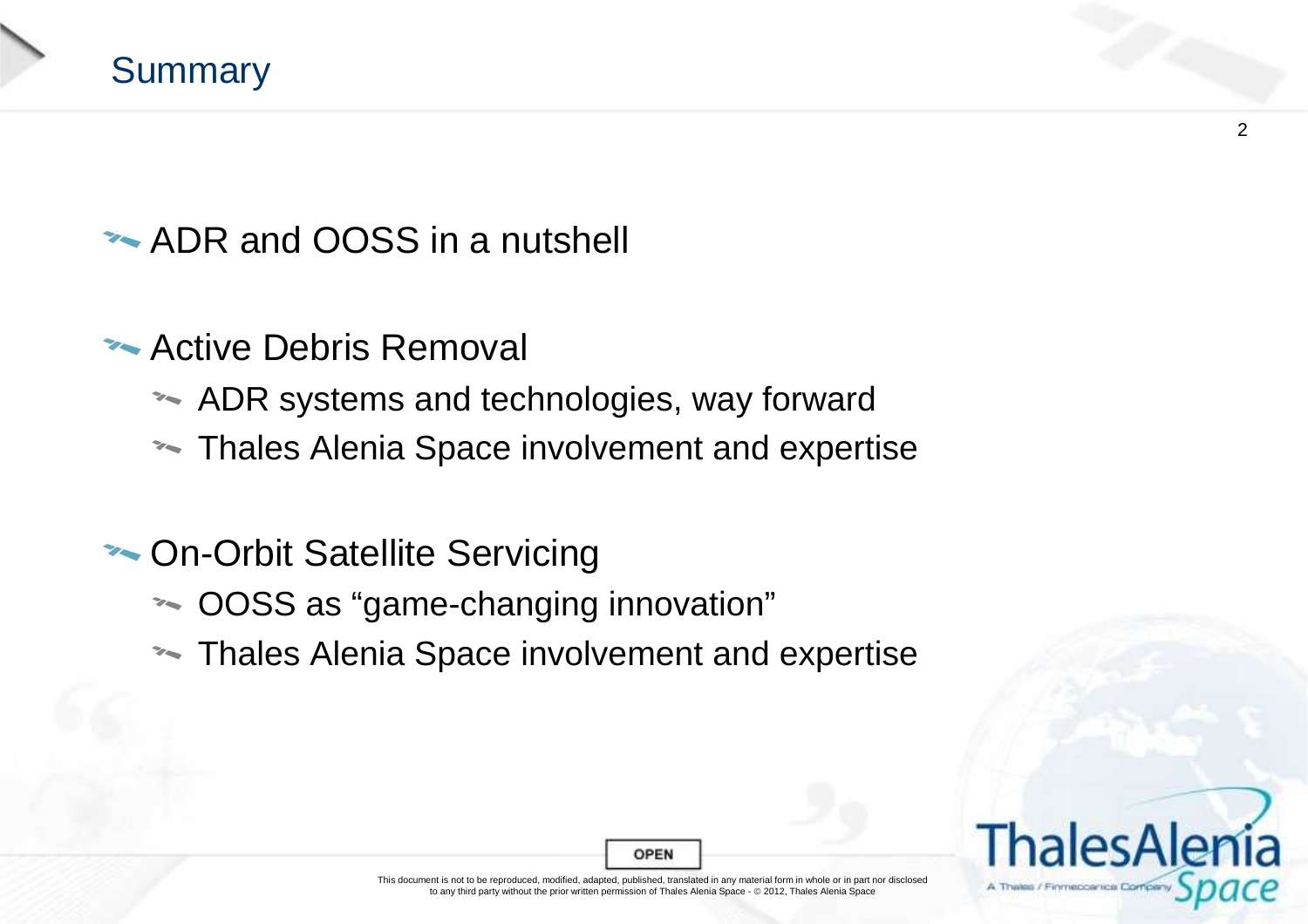**ADR: LEO contamination will continue to increase. Recovery actions to be put in place as a matter of urgency to maintain space sustainable for satellites**

**From a manufacturer viewpoint, ADR technologies must be further investigated. Numerous reasons makes it compulsory within international cooperation.**

**Legal and policy issues must also be deeply addressed, i.e. legal definition of space debris, ownership and jurisdiction, legislation, control and liability**

**OPEN** 

This document is not to be reproduced, modified, adapted, published, translated in any material form in whole or in part nor disclosed to any third party without the prior written permission of Thales Alenia Space - © 2012, Thales Alenia Space<br>.



A Thales / Finmescanica I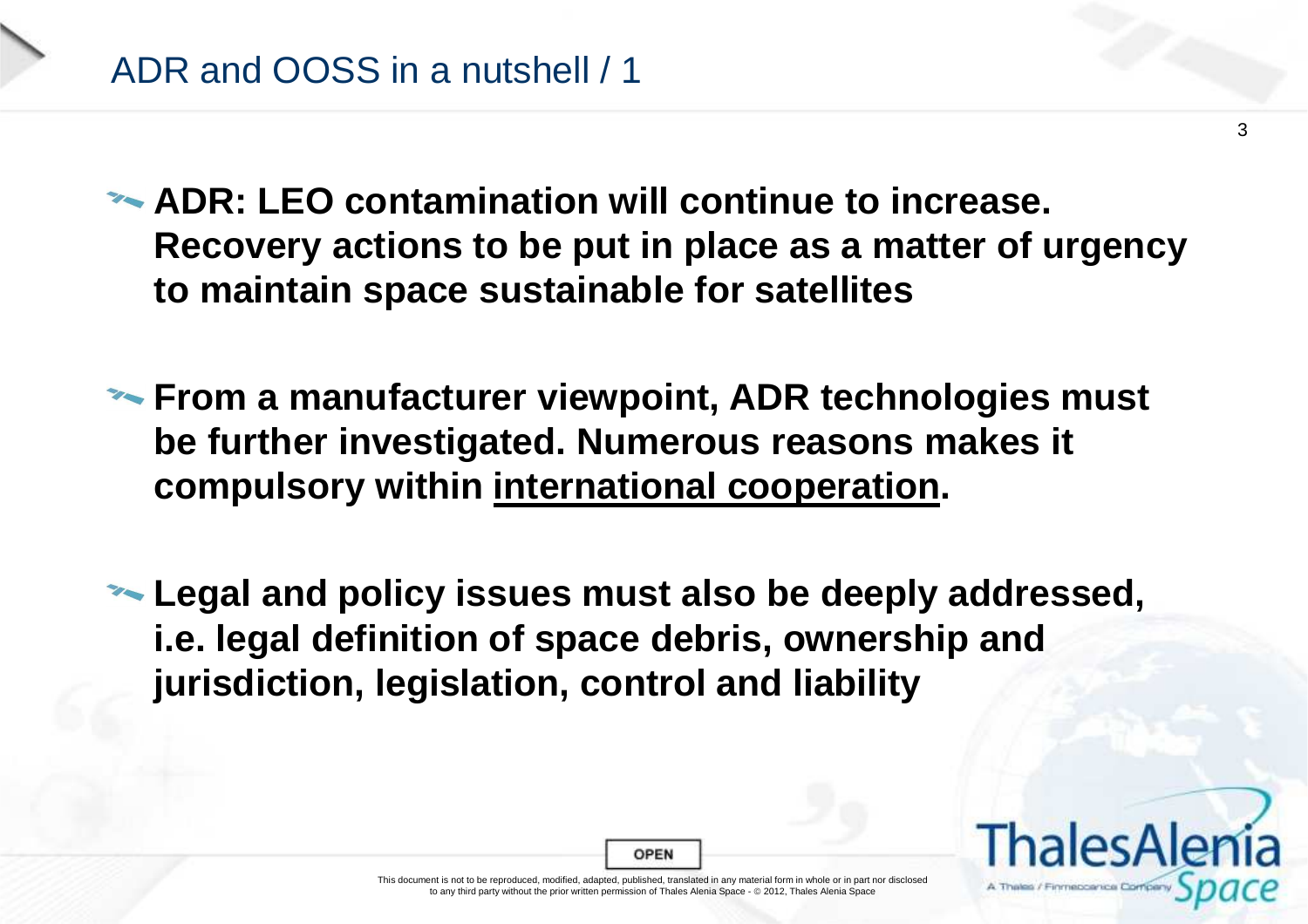

**Other political and strategic barriers :** 

- - **Space objects are military or national security assets making it difficult to "interact" with them.**
- **ADR/OOSS technologies are dual-use**
- - **If ADR/OOSS have "noble objectives", they could also be used for adverse missions**
- **ADR/OOSS means new insurance policies and markets**
- **Prerequisite : debris removal must demonstrate its "value for money"**



4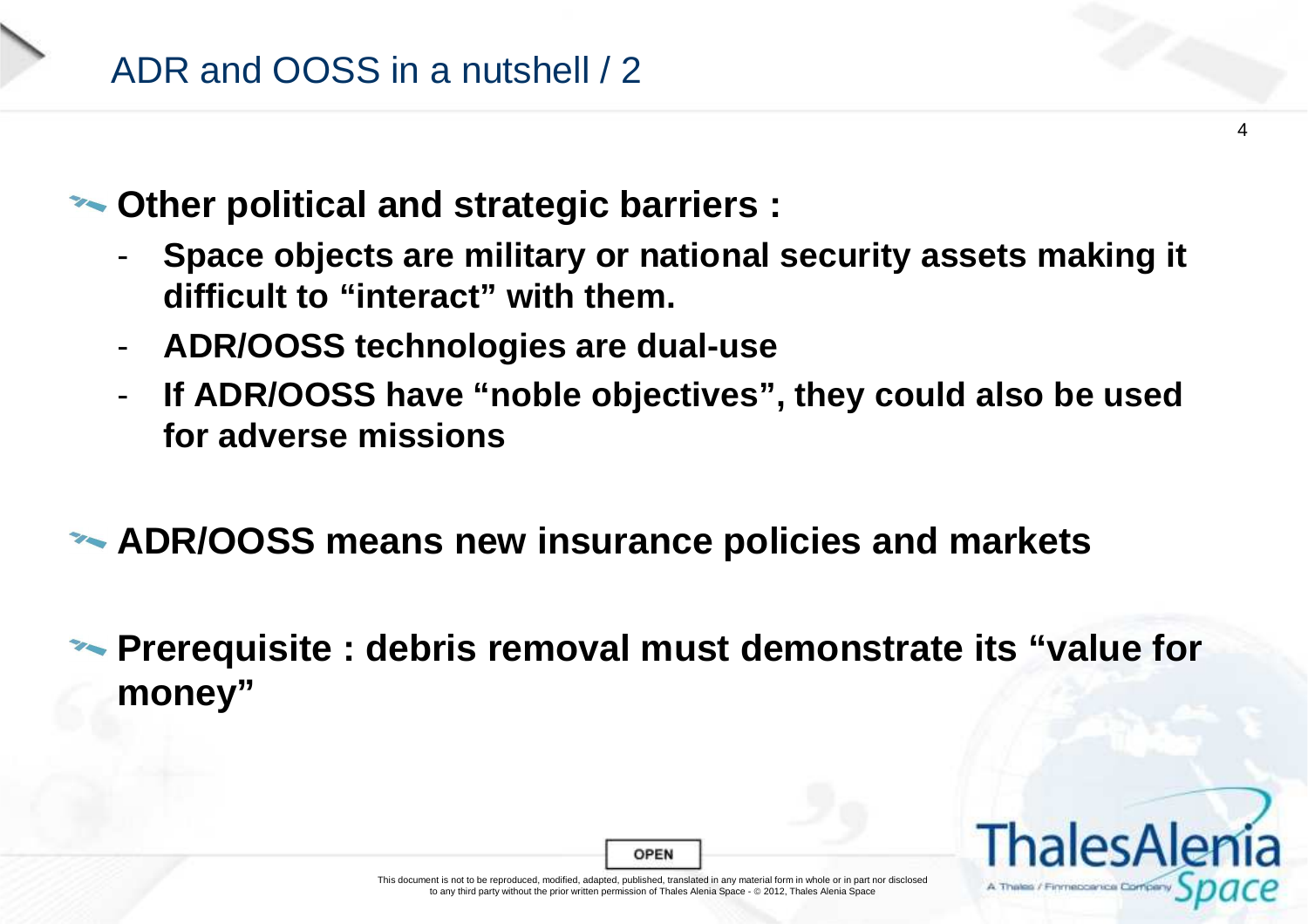

#### **Is there a market ? (for commercial ventures)**

- -**The answer for GEO is probably yes**
- -**The answer for LEO is probably no**

 $\sim$  **OOSS** is not yet mature for commercial business; at this **stage it has to be supported by public entities.**

- **Techno flight demonstrations: affordable in the short-term to demonstrate and support feasibility and markets prospective**
	- **as Public Sector initiatives**

A Theles / Finmeccanics

This document is not to be reproduced, modified, adapted, published, translated in any material form in whole or in part nor disclosed to any third party without the prior written permission of Thales Alenia Space - © 2012, Thales Alenia Space<br>.

**OPEN**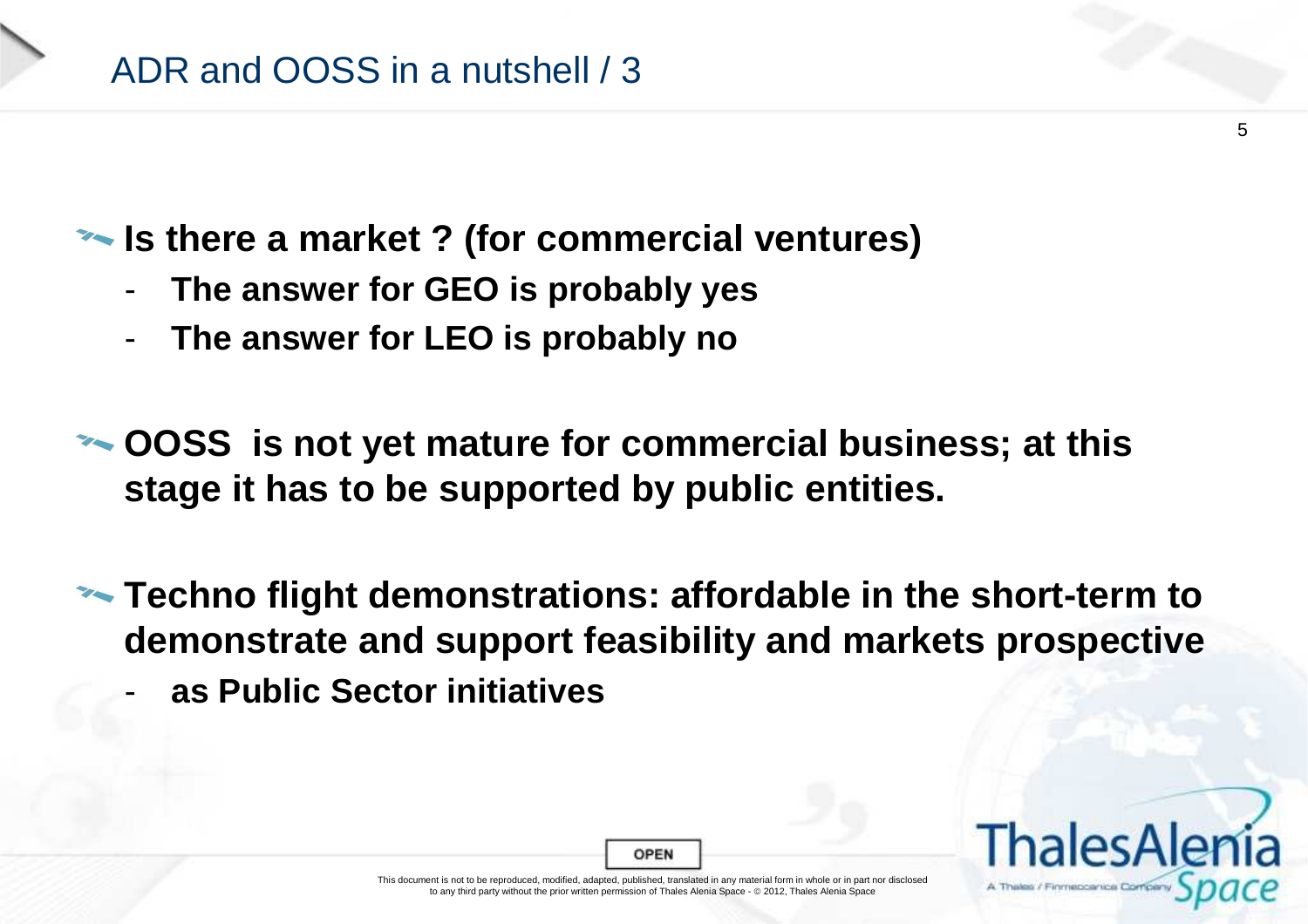#### **Promote and raise funds for ADR/OOSS?**

- - **Risks related to orbital debris has reached a critical thresholdhopefully capable of pulling public investments**
- **A dedicated Public (and Private ?) Fund to seed R&D**-
- **Compensations TBD for debris removal and "clean launches"**-
- **A debris removal "X-Prize" for successful removal**
- - **Incentives to satellite manufactures to introduce standards to facilitate servicing and removal**
- **Regulations to enforce debris removal (e.g. sufficient level of fines for non compliances, above debris removal actual costs)**

**Government initiatives are the most viable solutions in the short-term**



 $\epsilon$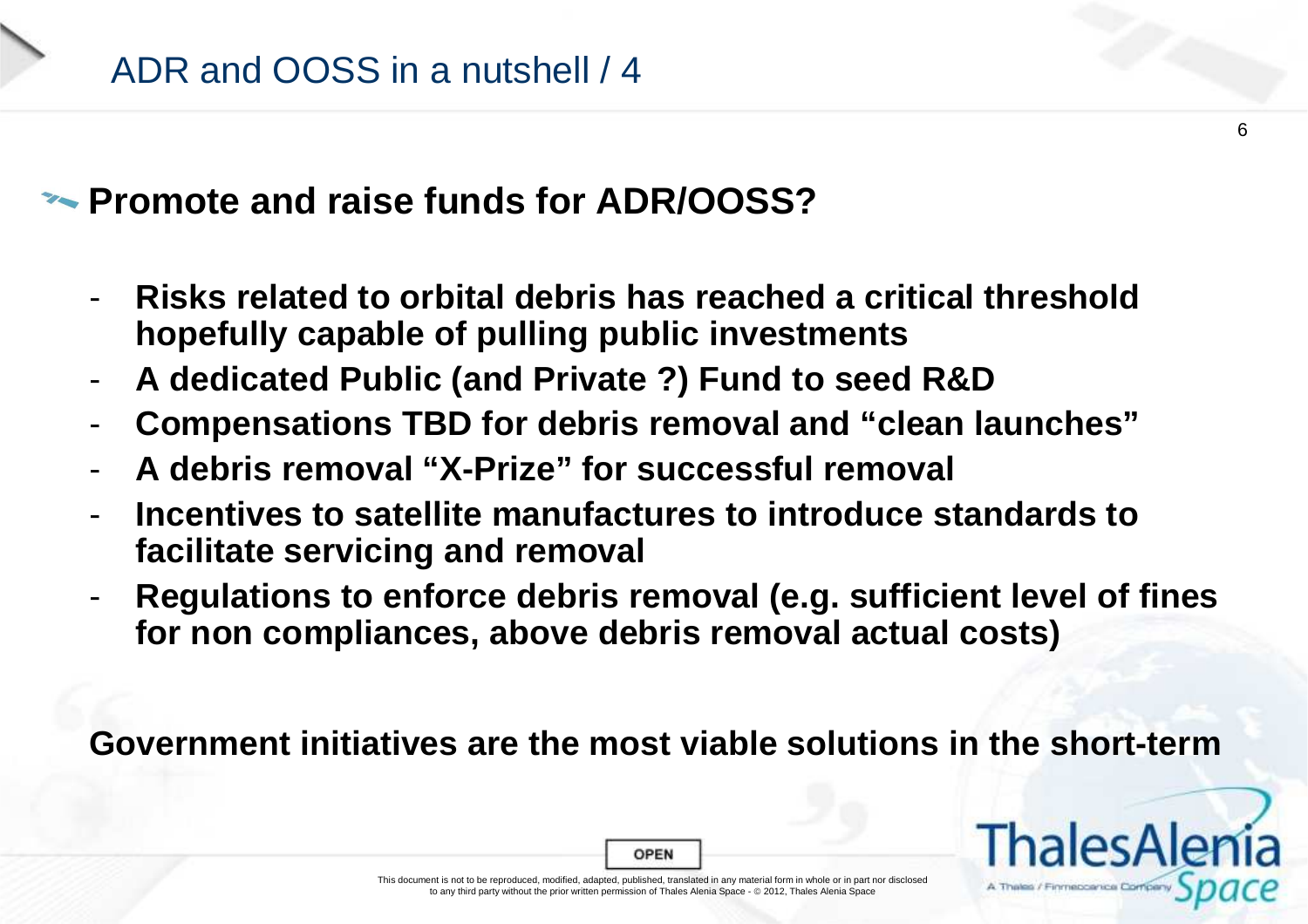

# **Going into more details…**



7

**OPEN**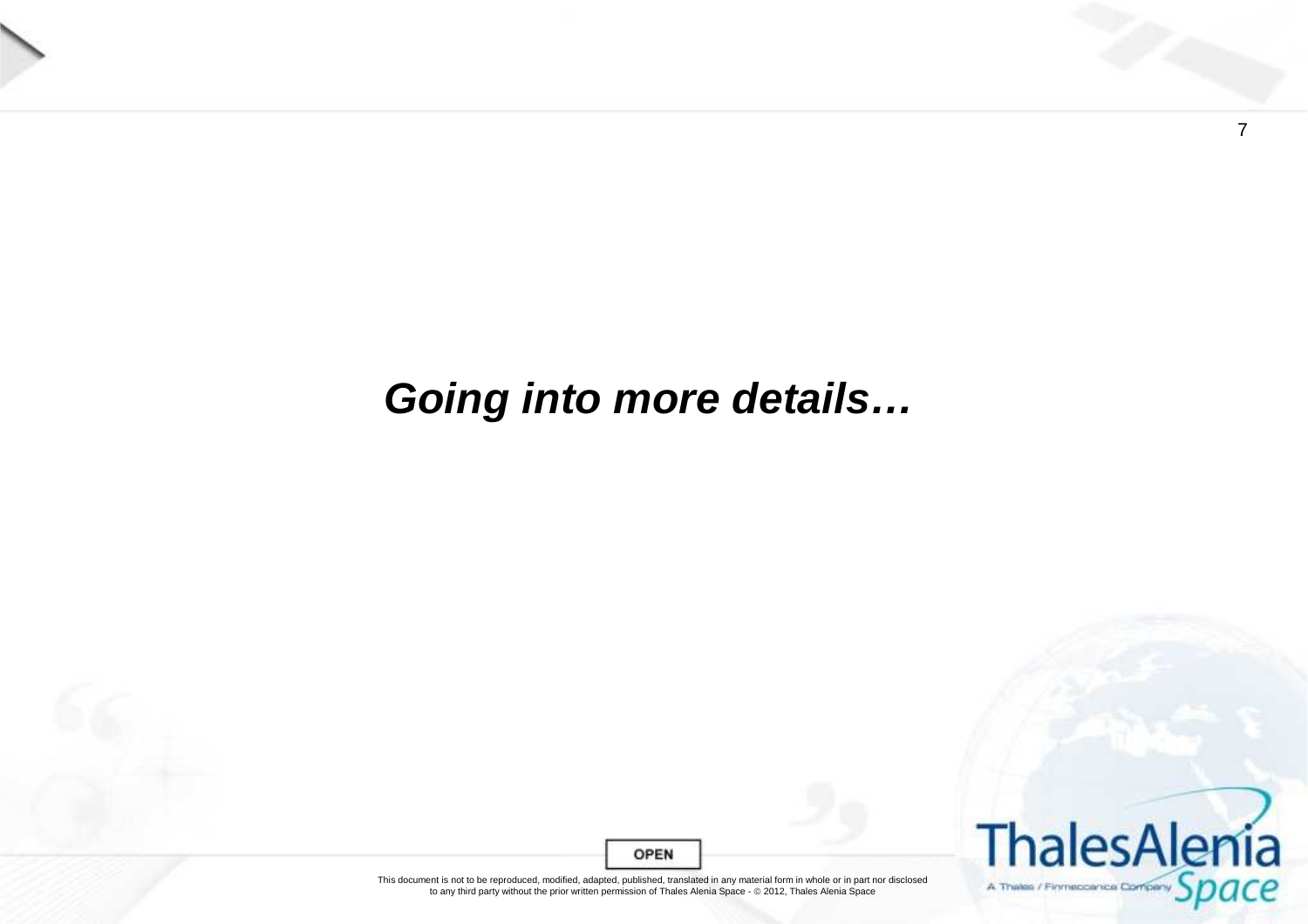# ADR systems and technologies : way forward

- **Prevent future spacecraft to contribute to environment degradation, through e.g. additional fuel reserve and hardening of space systems; but this is not sufficient.**
- **EXA: Select technologies, low cost high TRL solutions at minimum risk to guarantee investment returns**
- **ADR technologies have wider applications and synergies, from space exploration to in orbit servicing for launcher injection error or EOL additional lifetime. The investment therefore goes far beyond debris removal.**



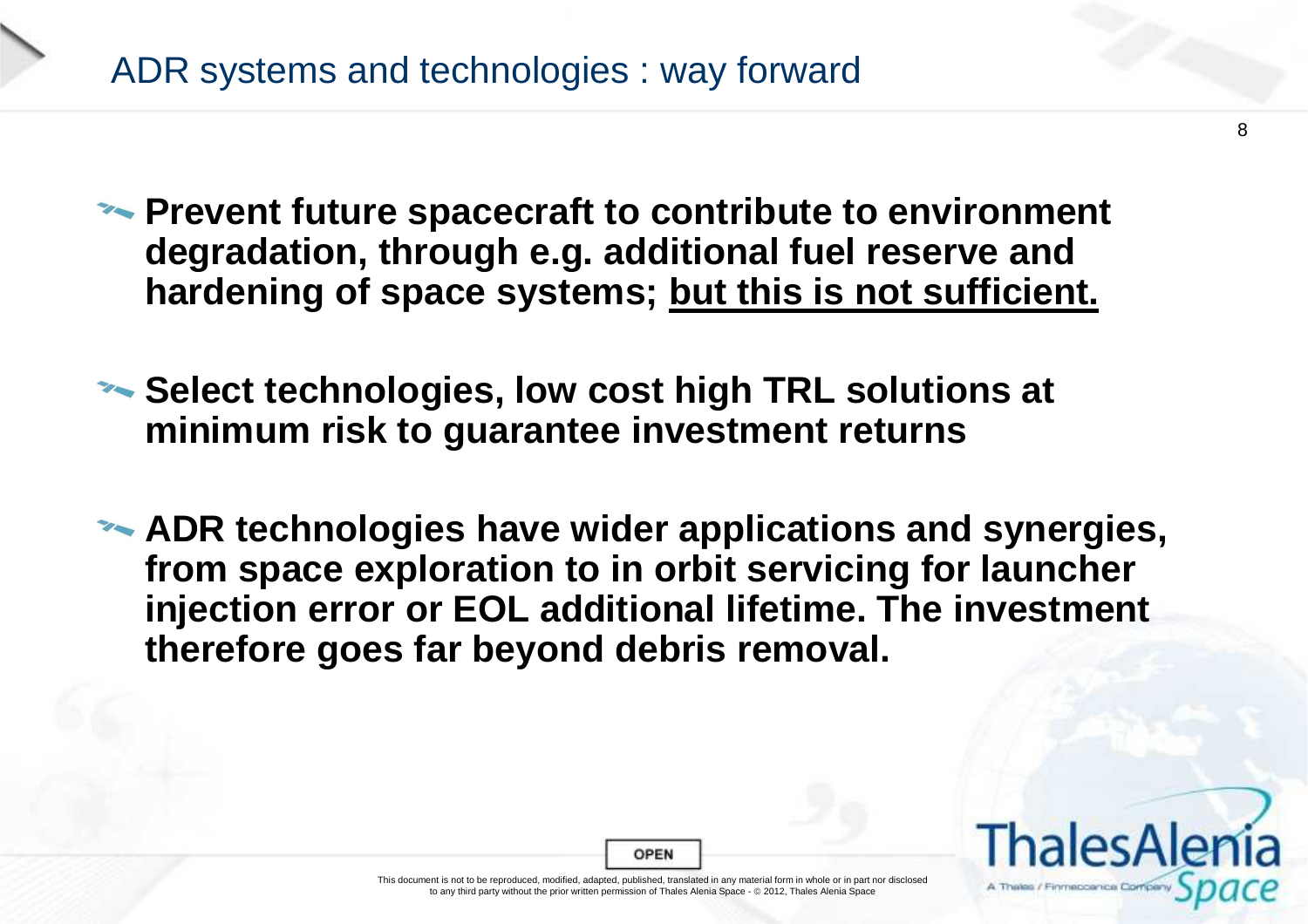**OTV CNES contract (2011) : Systems trade-off, rendezvous strategy and sensors, capture strategy, deorbiting, … Most preferred solution was OTV seeking multiple debris removal with robotic capture**

**EXALURER THALES Alenia Space validation facilities to address Rendezvous and Docking with a vision-based Navigation**

**ESA, National, EC and Regional contracts on enabling technologies, such as:**

 **RVD, Robotics, Electric Propulsion, Vision-based Navigation, GNC, Metrology, Manipulators, Avionics**

**OPEN** 

9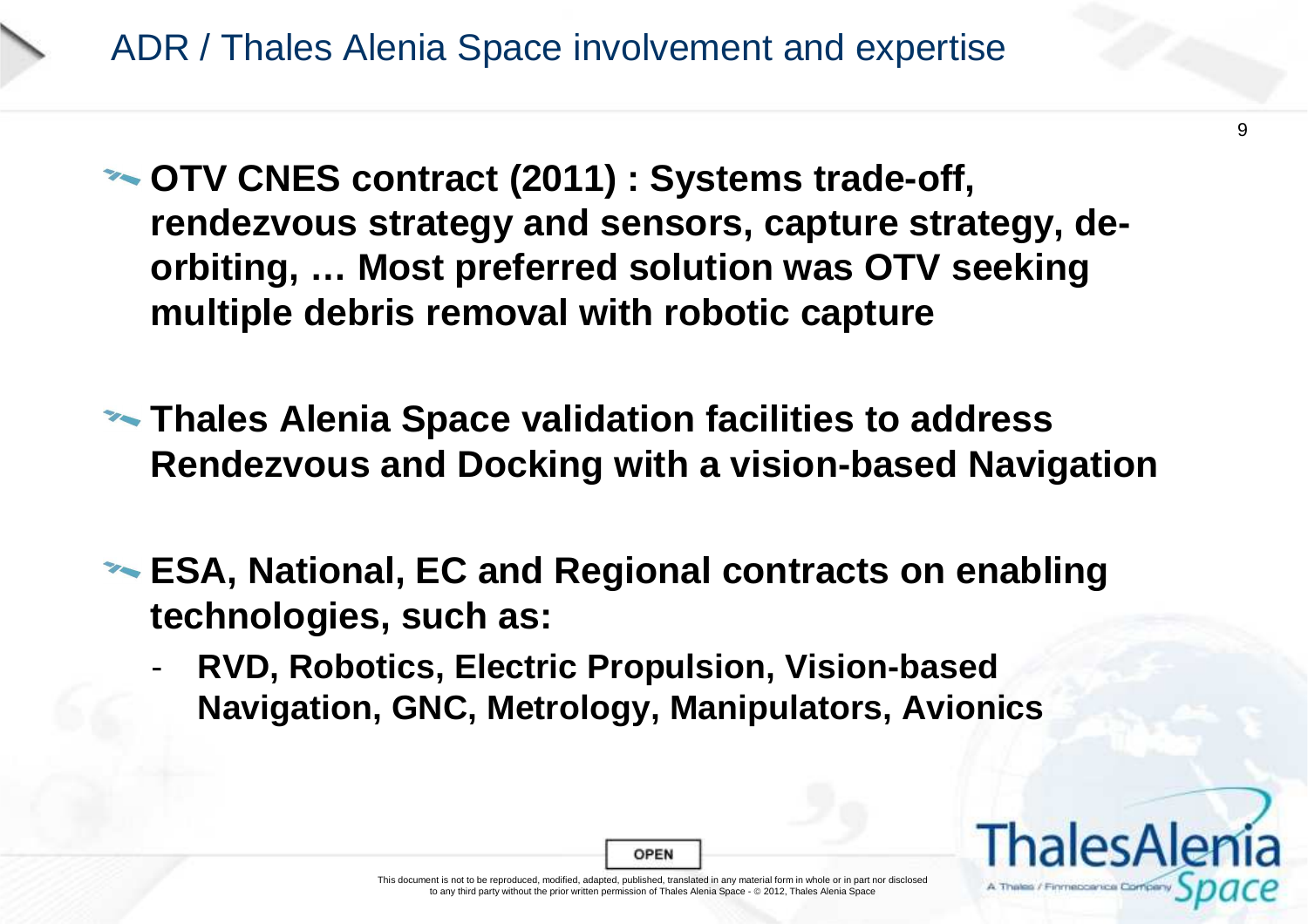



#### **Thales Alenia Space ground validation facilities**





**OPEN**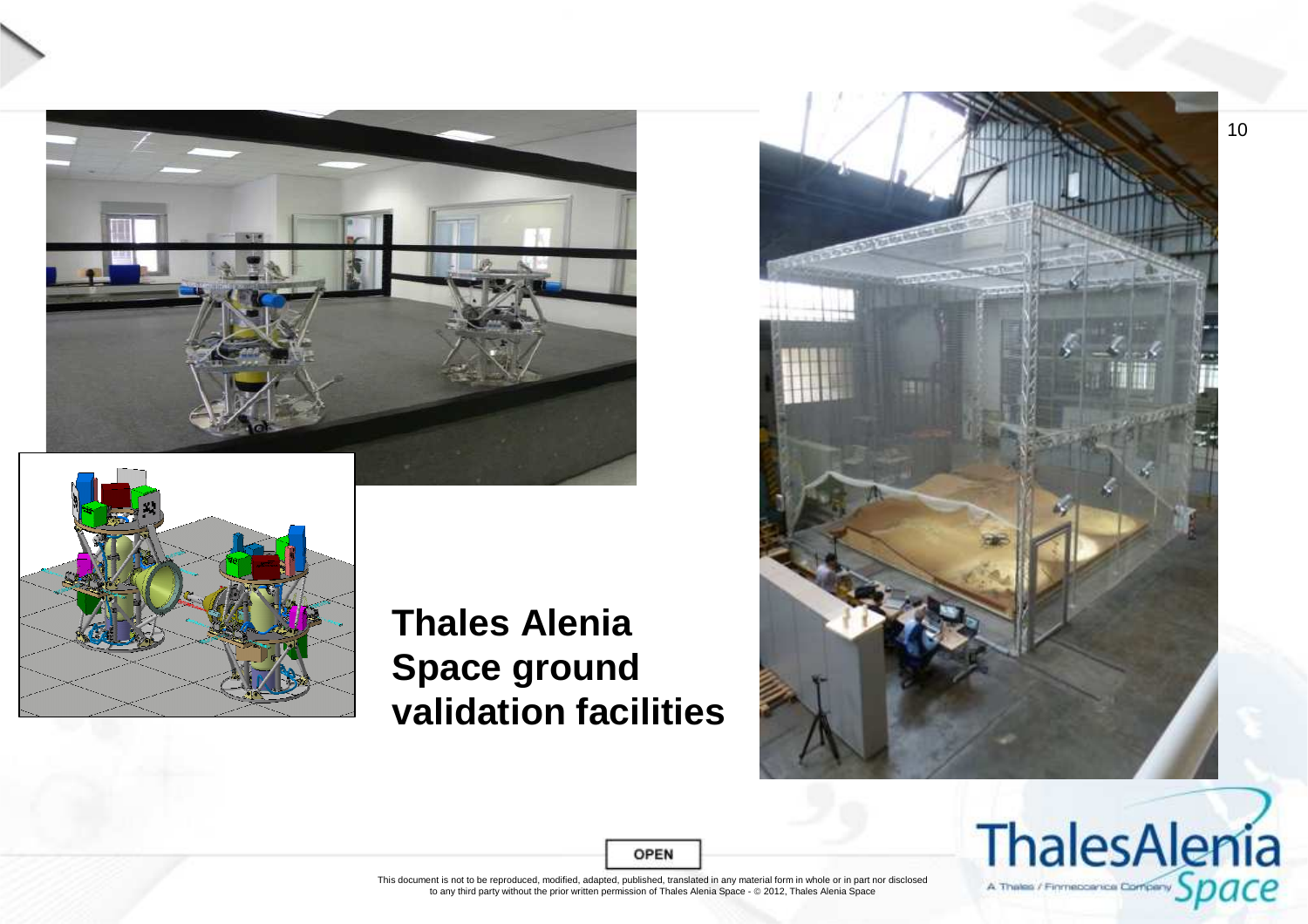**On-orbit servicing is a "game-changing innovation"**

**OOSS is a tool for satellites / fleet management, which:**

- **Improves operational reliability**
- -**Increases returns on investment on space assets**
- -**Ensures better management of space environment**
- -**Delivers more system flexibility to the customers**
- **Has a "green footprint" with the possibility to recycle space junk into satellites …**



11

**OPEN**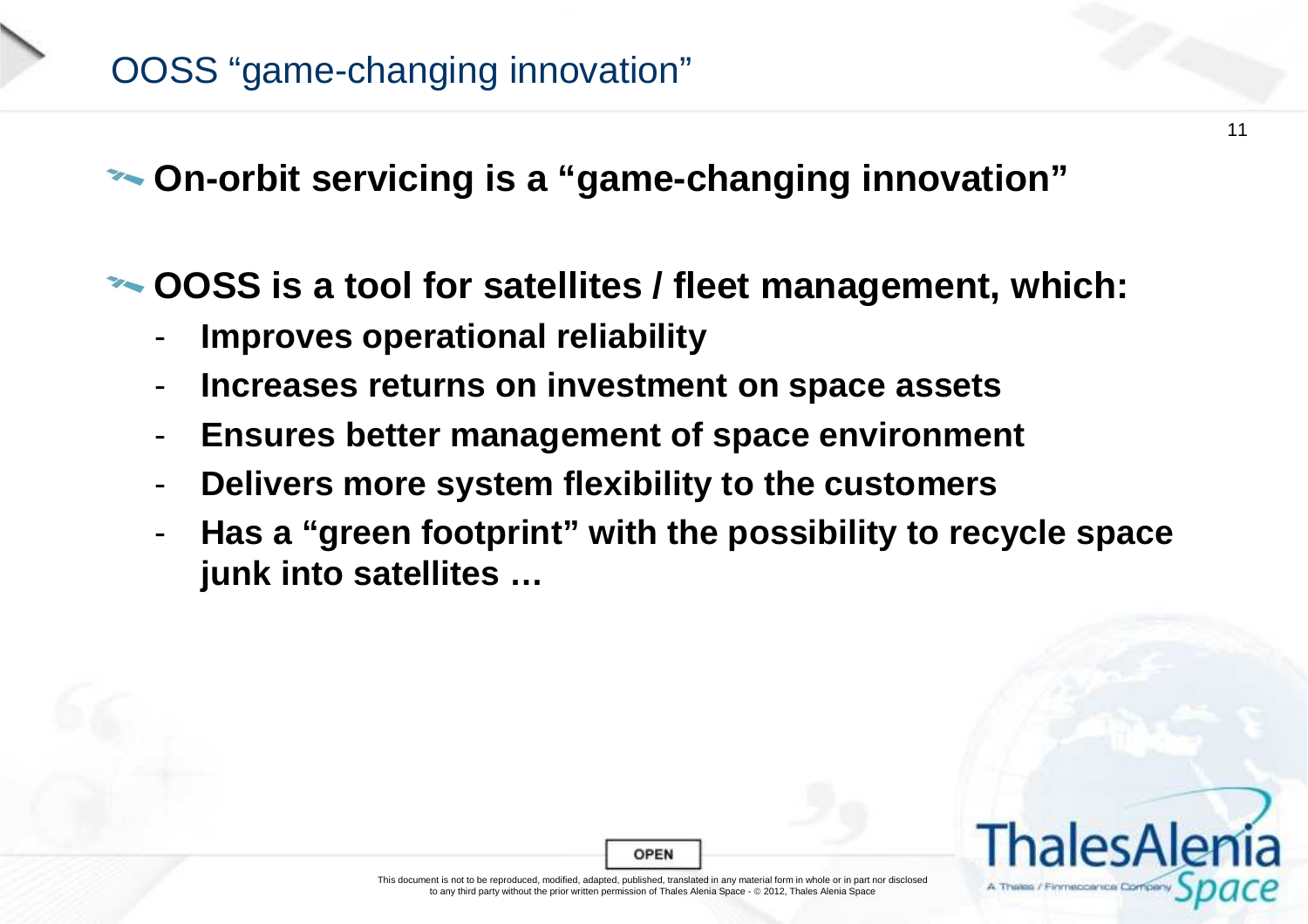# OOSS / Thales Alenia Space involvement and expertise / 1

- **Thales Alenia Space is committed in commercial and institutional studies (ESA, National, EC & Regional funds) studies of SPACE TUGS on various uses and missions :**
	- -- Support transfer maneuvers (& attitude control) of man **and unmanned elements / payloads in LEO**
	- **Rendezvous and docking with satellites for servicing, maintenance and disposition functions**
	- -**Support refueling operations or resource (fluids) transfer**
- **EXAGRIFY THALES Alenia Space ties with MIT on the ISS-SPHERES project (Synchronized Position Hold, Engage, Reorient, Experimental Satellites). Objective is to test instructions for spacecraft autonomous rendezvous and docking.**





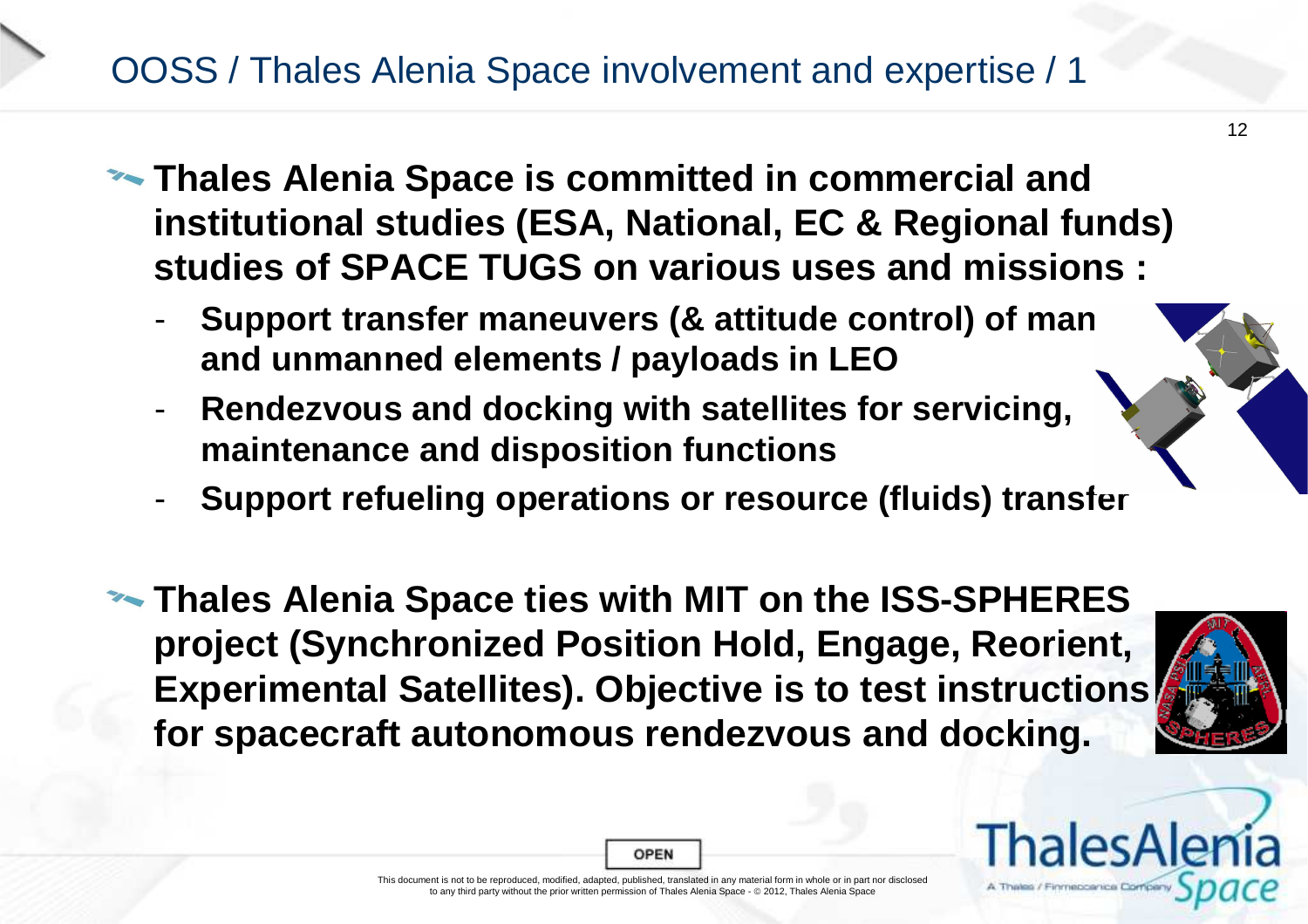# OOSS / Thales Alenia Space involvement and expertise / 2

### **EXALURE:** Thales Alenia Space outstanding expertise lie on :

- - **Rendezvous, docking and operations, including attitude control and propulsive functions**
- - **GNC algorithms including techniques for trajectory and onboard resources optimization**
- **Multipurpose robotic grappling/capture and release devices**  -**(with vision system) addressing both collaborative and noncollaborative targets**
- -**Solutions addressing final closing, alignment & robotic actions**
- **Lightweight structures (e.g. inflatable techniques for capture)**

**OPEN** 

13